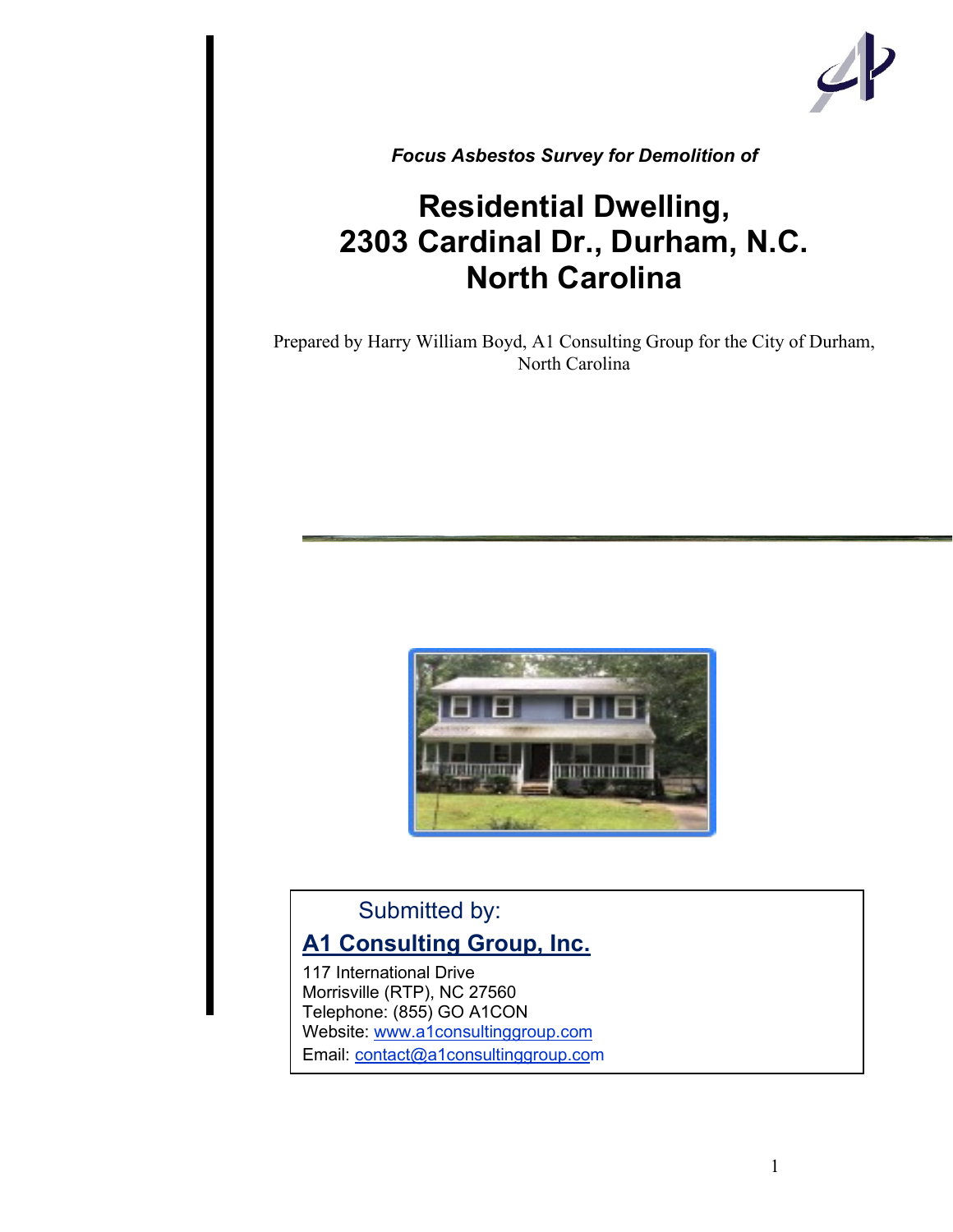

## **Table of Contents**

Asbestos Inspection Report……………………………………………………...1

*List of Tables*

Table 1 Asbestos Table

Table 2 Analytical Report

Table 3 Asbestos Samples Chain of Custody Form

## *Appendices*

Appendix A. Certifications and Accreditations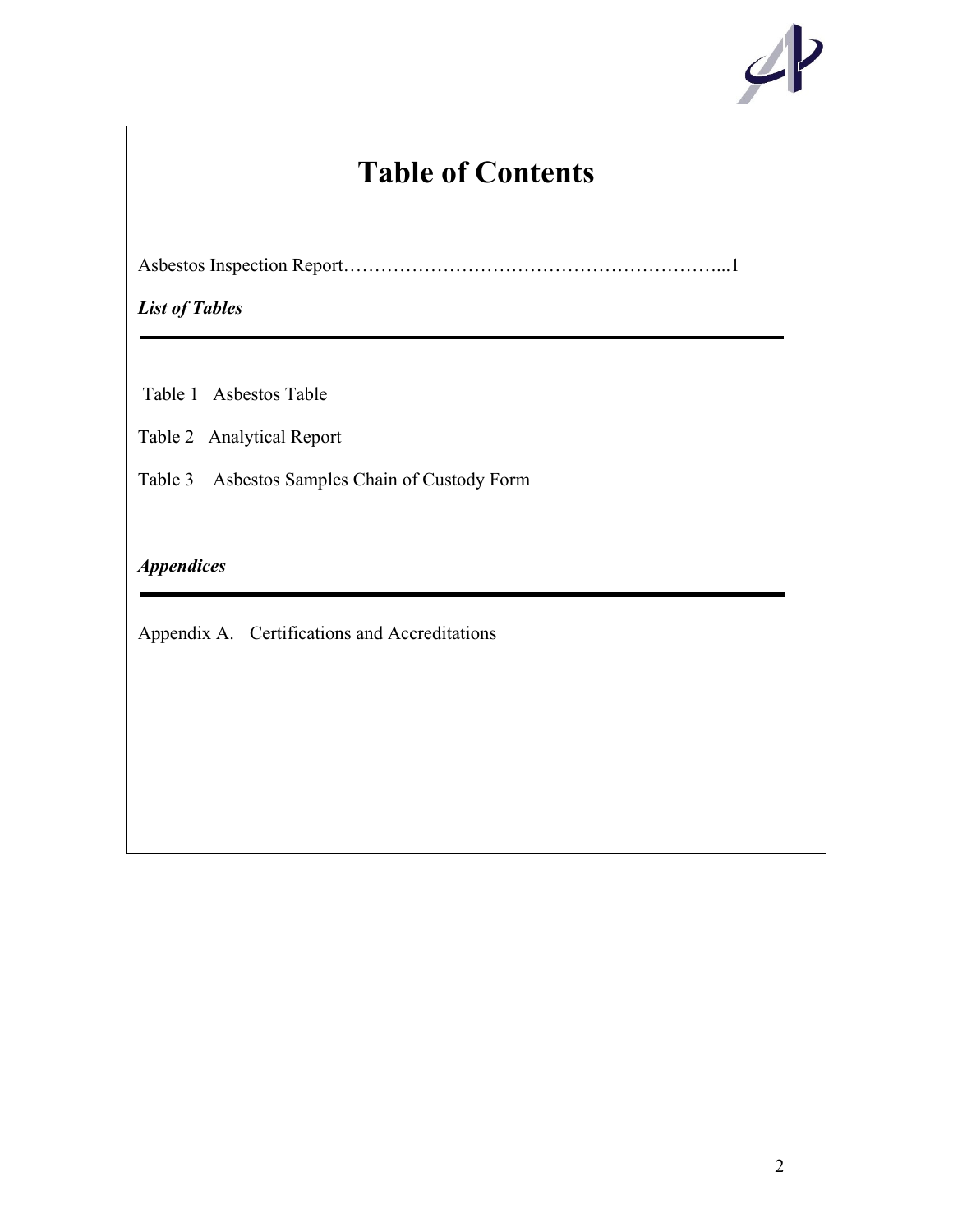# $\mathcal{L}$

## **Asbestos Inspection Report**

## **Introduction**

### **Scope of the Investigation**

 This report documents the focus asbestos inspection and survey of the residential dwelling located at 2303 Cardinal Dr., Durham, North Carolina conducted on Sept. 24, 2020 by Harry William Boyd of A1 Consulting Group, Inc.

### **Background**

 The structure is an approximately 1800 sq. ft. two story residential dwelling over a crawl space. The structure is wood frame with drywall interior walls and wood exterior walls and a shingle roof. Ceilings are drywall with spray texture. Floors are largely carpet over wood, with wood laminate over 12" parquet pattern floor tiles in the kitchen and dining room. One upstairs bathroom has a laminate floor over wood. The attic contains flexible ducts and fibrous insulation. The crawl space is insulated with fiberglass (labelled), and all ducts and plumbing in the crawl space are uninsulated.

## **Description of study**

### **Investigation**

 The structure was visually inspected for suspected asbestos containing materials (ACM) by a North Carolina accredited inspector. Bulk samples of all suspect ACM were collected. This report details ACM as identified at the time of inspection only. A focused inspection was conducted for the presence of asbestos containing building materials (ACBM). **Laboratory results indicated that ASBESTOS WAS NOT DETECTED.**

 EMSL Analytical, Inc. analyzed the bulk samples. The laboratory is accredited by the National Voluntary Laboratory Accredited Program (NVLAP Accreditation sponsored by the National Institute of Standards and Technology (NIST)). A Copy of their accreditation certificate is included in Appendix A. The samples were analyzed by the accepted method of polarized light microscopy (PLM) using EPA's "Method for the Determination of Asbestos in Bulk Building Materials", EPA/600/R-93/116. The laboratory analytical report is included in Appendix.

 In compliance with the AHERA regulations, material is considered an Asbestos Containing Material (ACM) when it contains greater than one percent asbestos. Likewise, in this report, any material containing concentrations greater than one percent asbestos will be considered "positive". Occasionally, materials containing less than one percent asbestos, or not sampled, are assumed to be a "positive" asbestos containing material at the discretion of the inspectors. A narrative discussion of the AHERA ACM types (i.e., thermal systems insulation, miscellaneous and surfacing materials) found in the structure is included in this report where relevant. Bulk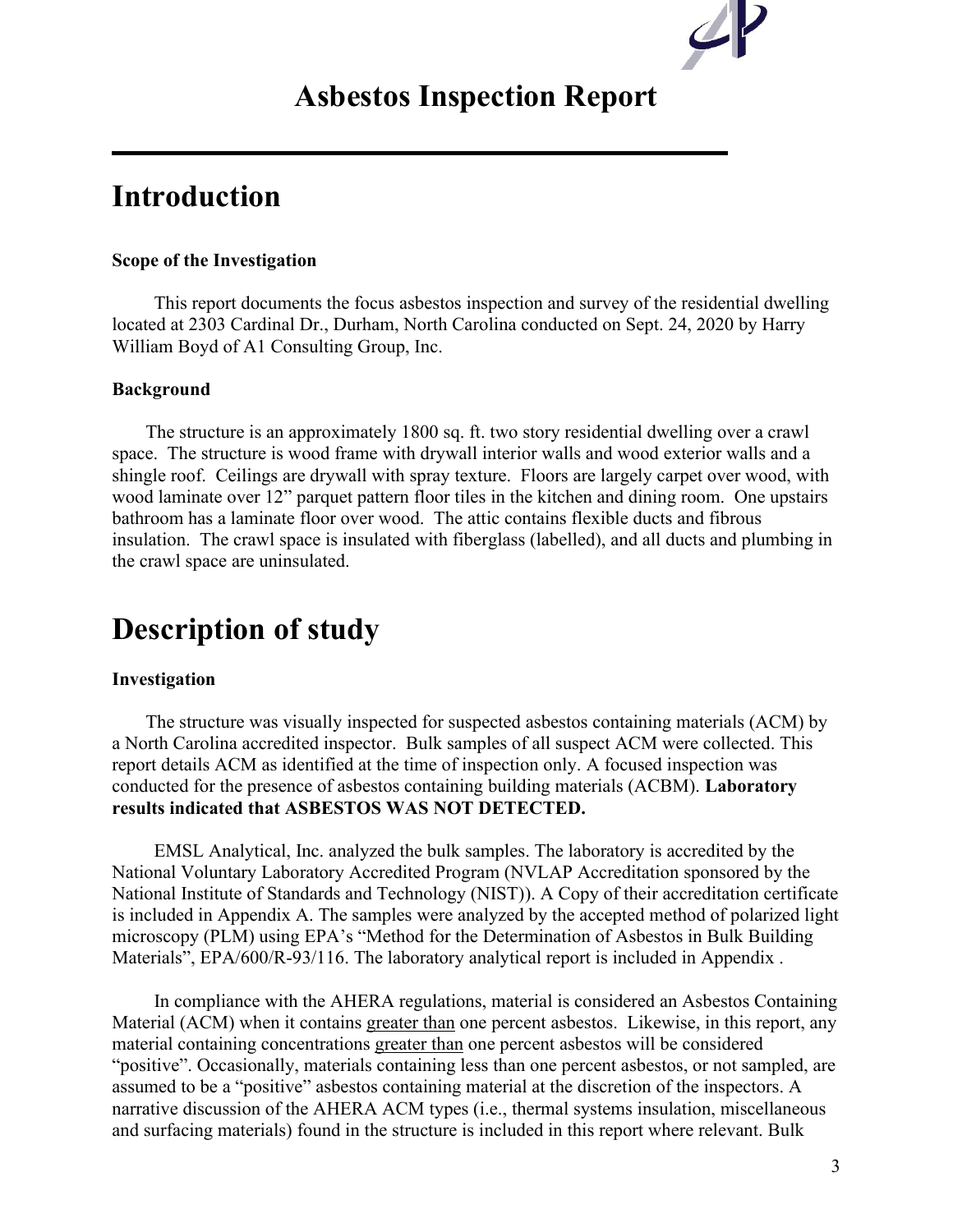

sample information estimated quantities of individual asbestos containing materials, material characterization of asbestos containing materials appears on Inspection Form.

## **Conclusions**

## **ASBESTOS-CONTAINING MATERIAL WAS NOT DETECTED**

The structure may be demolished according to applicable North Carolina regulations and disposed of as construction waste.

Harry William Boyd

NC Inspector 10788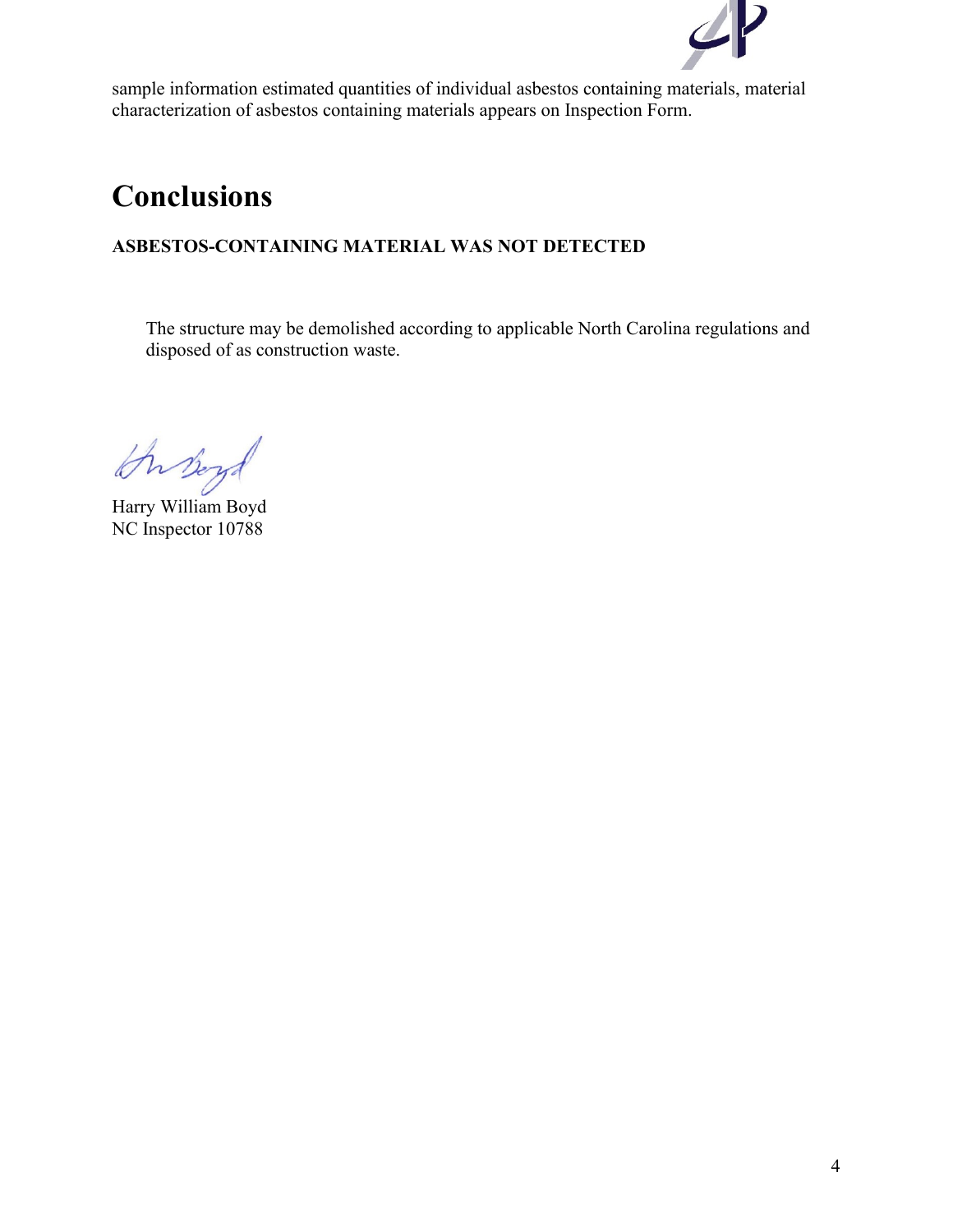### **Asbestos Containing Building Materials Inspection Form**

Building Name: Occupied Residence **Building Number:** 2303 Cardinal St., Durham, NC Page 1 of 1

Inspector: H. W. Boyd **Inspection Date:** 9/24/2020

|                                  | <b>ACBM</b>    | <b>Sample</b>     |           | Est.     | Quant. |                      | <b>Disturbance/Damage</b> | %     |                                           |
|----------------------------------|----------------|-------------------|-----------|----------|--------|----------------------|---------------------------|-------|-------------------------------------------|
| <b>Homogeneous Area</b>          | <b>Type</b>    | #'s               | Friable   | Quantity | Unit   | <b>Accessibility</b> | <b>Assessment</b>         | Dmg.  | <b>Asbestos/Comments</b>                  |
|                                  |                |                   |           |          |        |                      |                           |       |                                           |
| F1 -12" wood pattern floor tiles | M1             | $F1-1a,b$         | <b>NF</b> | 375      | sf     | <b>NR</b>            | <b>PD</b>                 | $<$ 1 | <b>NAD</b>                                |
| glue/mastic                      |                | $F1-2a,b$         |           |          |        |                      |                           |       | under wood floor, kitchen and dining room |
|                                  |                |                   |           |          |        |                      |                           |       |                                           |
| WB1 -gypsum wallboard            | M              | <b>WB1-1</b>      | <b>NF</b> | 4,500    | sf     | WR                   | PD                        | $<$ 1 | <b>NAD</b>                                |
|                                  |                | <b>WB1-2</b>      |           |          |        |                      |                           |       | walls and ceilings throughout             |
|                                  |                |                   |           |          |        |                      |                           |       |                                           |
| AI1 -fibrous attic insulation    | M              | AI1-1             | F.        | 875      | sf     | <b>NR</b>            | PD                        | $<$ 1 | <b>NAD</b>                                |
|                                  |                | AI1-2             |           |          |        |                      |                           |       | throughout attic                          |
|                                  |                |                   |           |          |        |                      |                           |       |                                           |
| F2 - stone pattern flooring      | M              | $F2-1a,b$         | NF        | 35       | sf     | <b>WR</b>            | PD                        | $<$ 1 | <b>NAD</b>                                |
| glue/mastic                      |                | $F2-2a,b$         |           |          |        |                      |                           |       | upstairs bathroom                         |
|                                  |                |                   |           |          |        |                      |                           |       |                                           |
| R1 - roofing shingles            | M <sub>1</sub> | R <sub>1</sub> -1 | NF        | 2,500    | sf     | <b>NR</b>            | <b>PD</b>                 | $<$ 1 | <b>NAD</b>                                |
| glue/mastic                      |                | R <sub>1</sub> -2 |           |          |        |                      |                           |       | throughout roof                           |
|                                  |                |                   |           |          |        |                      |                           |       |                                           |
| DS1 - ceiling texture            | S              | $S1-1$            | F.        | 1,750    | sf     | <b>NR</b>            | PD                        | $<$ 1 | <b>NAD</b>                                |
|                                  |                | $S1-2$            |           |          |        |                      |                           |       | ceilings throughout                       |
|                                  |                | $S1-3$            |           |          |        |                      |                           |       |                                           |
|                                  |                |                   |           |          |        |                      |                           |       |                                           |
|                                  |                |                   |           |          |        |                      |                           |       |                                           |

S=Surfacing The Surfacing F = Friable WR = Within Reach PD = Potential for Damage NAD = No Asbestos Detected T=Thermal Insulation **NF = Non Friable** NR = Not Reachable PSD = Potential for Significant Damage Chrys. = Chrysotile Chrys. = Chrysotile N=Miscellaneous Amos. = Amosite M1=Category I Nonfriable Misc. SD = Significantly Damaged Trem. = Tremolite SD = Significantly Damaged Trem. = Tremolite SD = Significantly Damaged Trem. = Tremolite SD = Significantly Damaged Trem. = Crocidolite SD = Croc M2=Category II Nonfriable Misc.

**ACBM Type Friable Accessibility Disturbance/Damage Potential Asbestos/Comments**

- 
- 
- 

D = Damaged Amos. = Amosite<br>
SD = Significantly Damaged Trem. = Tremolite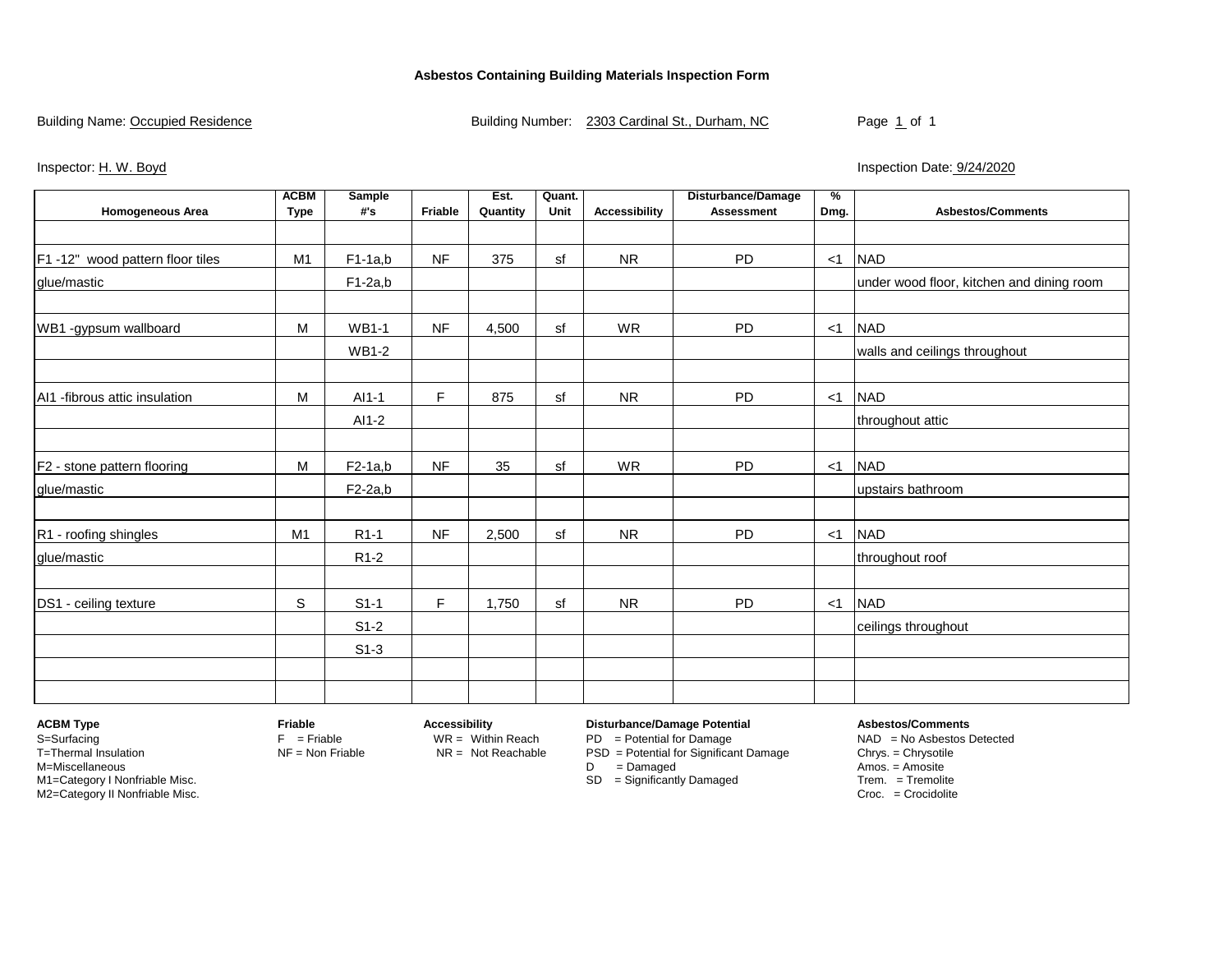**EMSL Order:** 292010020 **EMSL Analytical, Inc. Customer ID:** NFE72 **2500 Gateway Centre Blvd., Suite 600 Morrisville, NC 27560** EMSL **Customer PO:** Tel/Fax: (919) 465-3900 / (919) 465-3950 **Project ID:** http://www.EMSL.com / raleighlab@emsl.com **Attention:** Bill Boyd **Phone:** (919) 469-4800 A1 Consulting Group, Inc. **Fax:** Fax: 117 International Drive **Received Date:** 09/25/2020 12:00 PM Morrisville, NC 27560 **Analysis Date:** 09/28/2020 **Collected Date:** 09/24/2020

**Project:** 19-090, Durham FEMA, 2303 Cardinal

### *Test Report: Asbestos Analysis of Bulk Materials via EPA 600/R-93/116 Method using Polarized Light Microscopy*

|                      |                                    |                                 | <b>Non-Asbestos</b> |                                             | <b>Asbestos</b> |
|----------------------|------------------------------------|---------------------------------|---------------------|---------------------------------------------|-----------------|
| Sample               | <b>Description</b>                 | Appearance                      | % Fibrous           | % Non-Fibrous                               | % Type          |
| 2303-DS1-1           | <b>Ceiling Texture</b>             | White/Beige/Gold                |                     | 60% Ca Carbonate                            | None Detected   |
| 292010020-0001       |                                    | Non-Fibrous                     |                     | 10% Micaceous Flakes                        |                 |
|                      |                                    | Homogeneous                     |                     | 30% Non-fibrous (Other)<br>60% Ca Carbonate | None Detected   |
| 2303-DS1-2           | <b>Ceiling Texture</b>             | White/Beige/Gold<br>Non-Fibrous |                     | 10% Micaceous Flakes                        |                 |
| 292010020-0002       |                                    | Homogeneous                     |                     | 30% Non-fibrous (Other)                     |                 |
| 2303-DS1-3           | <b>Ceiling Texture</b>             | White                           |                     | 60% Ca Carbonate                            | None Detected   |
| 292010020-0003       |                                    | Non-Fibrous<br>Homogeneous      |                     | 5% Mica<br>35% Non-fibrous (Other)          |                 |
| 2303-F1-1-Flooring   | Flooring - 1st Floor               | <b>Brown</b>                    |                     | 40% Ca Carbonate                            | None Detected   |
|                      |                                    | Non-Fibrous                     |                     | 60% Non-fibrous (Other)                     |                 |
| 292010020-0004       |                                    | Homogeneous                     |                     |                                             |                 |
| 2303-F1-1-Mastic     | Flooring - 1st Floor               | Tan                             | 5% Cellulose        | 10% Ca Carbonate                            | None Detected   |
| 292010020-0004A      |                                    | Fibrous<br>Homogeneous          | 2% Synthetic        | 83% Non-fibrous (Other)                     |                 |
| 2303-F1-2-Flooring   | Flooring - 1st Floor               | White                           |                     | 10% Ca Carbonate                            | None Detected   |
|                      |                                    | Non-Fibrous                     |                     | 10% Gypsum                                  |                 |
| 292010020-0005       |                                    | Homogeneous                     |                     | 80% Non-fibrous (Other)                     |                 |
| 2303-F1-2-Mastic     | Flooring - 1st Floor               | Clear                           | <1% Cellulose       | 100% Non-fibrous (Other)                    | None Detected   |
| 292010020-0005A      |                                    | Non-Fibrous<br>Homogeneous      |                     |                                             |                 |
| 2303-F2-1            | Floroing - Upstairs                | <b>Brown</b>                    |                     | 100% Non-fibrous (Other)                    | None Detected   |
|                      | Bath                               | Non-Fibrous                     |                     |                                             |                 |
| 292010020-0006       |                                    | Homogeneous                     |                     |                                             |                 |
| 2303-F2-2            | Floroing - Upstairs<br><b>Bath</b> | Brown<br>Non-Fibrous            | <1% Cellulose       | 100% Non-fibrous (Other)                    | None Detected   |
| 292010020-0007       |                                    | Homogeneous                     |                     |                                             |                 |
| 2303-AI1-1           | Attic Ins                          | Pink                            | 90% Min. Wool       | 10% Non-fibrous (Other)                     | None Detected   |
|                      |                                    | Fibrous                         |                     |                                             |                 |
| 292010020-0008       |                                    | Homogeneous                     |                     |                                             |                 |
| 2303-AI1-2           | Attic Ins                          | Pink<br>Fibrous                 | 90% Min. Wool       | 10% Non-fibrous (Other)                     | None Detected   |
| 292010020-0009       |                                    | Homogeneous                     |                     |                                             |                 |
| 2303-WB1-1-Sheetrock | Sheetrock Wallboard                | Brown/Gray                      | 20% Cellulose       | 20% Ca Carbonate                            | None Detected   |
| 292010020-0010       | System                             | Fibrous<br>Homogeneous          | <1% Glass           | 30% Gypsum<br>30% Non-fibrous (Other)       |                 |
| 2303-WB1-1-Joint     | Sheetrock Wallboard                | White                           |                     | 60% Ca Carbonate                            | None Detected   |
| Compound             | System                             | Non-Fibrous                     |                     | 40% Non-fibrous (Other)                     |                 |
|                      |                                    | Homogeneous                     |                     |                                             |                 |
| 292010020-0010A      |                                    |                                 |                     |                                             |                 |
| 2303-WB1-2-Drywall   | Sheetrock Wallboard<br>System      | Brown/Gray<br>Fibrous           | 15% Cellulose       | 20% Ca Carbonate<br>10% Gypsum              | None Detected   |
| 292010020-0011       |                                    | Homogeneous                     |                     | 55% Non-fibrous (Other)                     |                 |
| 2303-WB1-2-Joint     | <b>Sheetrock Wallboard</b>         | White                           |                     | 80% Ca Carbonate                            | None Detected   |
| Compound             | System                             | Non-Fibrous<br>Homogeneous      |                     | 20% Non-fibrous (Other)                     |                 |
| 292010020-0011A      |                                    |                                 |                     |                                             |                 |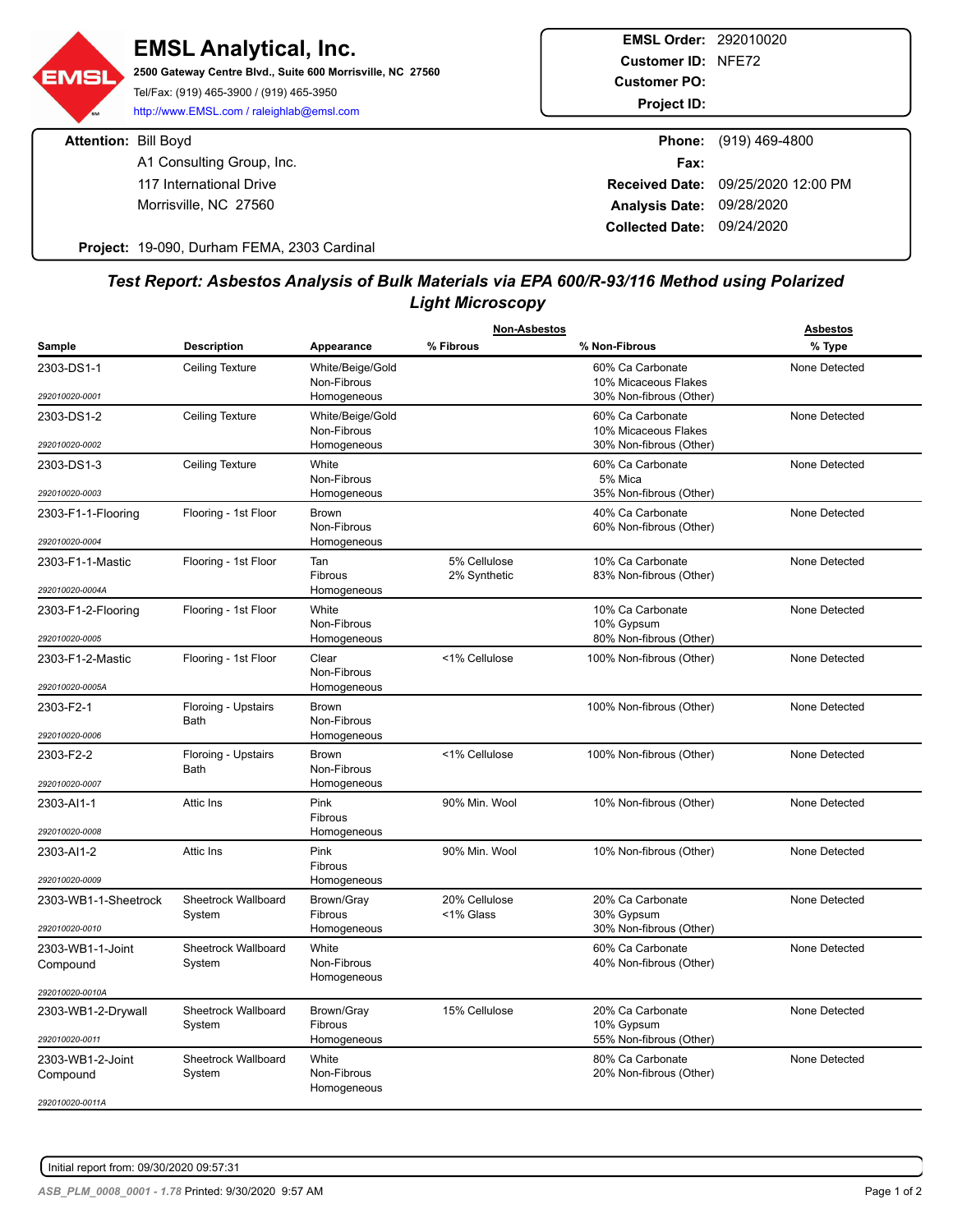

## *Test Report: Asbestos Analysis of Bulk Materials via EPA 600/R-93/116 Method using Polarized Light Microscopy*

|                |                    |              | <b>Non-Asbestos</b> |                         | <b>Asbestos</b> |
|----------------|--------------------|--------------|---------------------|-------------------------|-----------------|
| Sample         | <b>Description</b> | Appearance   | % Fibrous           | % Non-Fibrous           | % Type          |
| 2303-R1-1      | Roofing Shingle    | <b>Black</b> | 20% Glass           | 15% Quartz              | None Detected   |
|                |                    | Fibrous      |                     | 30% Ca Carbonate        |                 |
| 292010020-0012 |                    | Homogeneous  |                     | 35% Non-fibrous (Other) |                 |
| 2303-R1-2      | Roofing Shingle    | <b>Black</b> | 20% Glass           | 2% Quartz               | None Detected   |
|                |                    | Fibrous      |                     | 78% Non-fibrous (Other) |                 |
| 292010020-0013 |                    | Homogeneous  |                     |                         |                 |

Analyst(s)

*Billy Barnes (8) Roxsee Stover (9)*

Barro

Billy Barnes, Asbestos Lab Manager or Other Approved Signatory

EMSL maintains liability limited to cost of analysis. Interpretation and use of test results are the responsibility of the client. This report relates only to the samples reported above, and may not be reproduced, except in full, without written approval by EMSL. EMSL bears no responsibility for sample collection activities or analytical method limitations . The report reflects the samples as received. Results are generated from the field sampling data (sampling volumes and areas, locations, etc.) provided by the client on the Chain of Custody. Samples are within quality control criteria and met method specifications unless otherwise noted. The above analyses were performed in general compliance with Appendix E to Subpart E of 40 CFR (previously EPA 600/M4-82-020 "Interim Method") but augmented with procedures outlined in the 1993 ("final") version of the method. This report must not be used by the client to claim product certification, approval, or endorsement by NVLAP, NIST or any agency of the federal government. Non-friable organically bound materials present a problem matrix and therefore EMSL recommends gravimetric reduction prior to analysis . Unless requested by the client, building materials manufactured with multiple layers (i.e. linoleum, wallboard, etc.) are reported as a single sample. Estimation of uncertainty is available on request.

Samples analyzed by EMSL Analytical, Inc. Morrisville, NC NVLAP Lab Code 200671-0, VA 3333 000278, WVA LT000296

Initial report from: 09/30/2020 09:57:31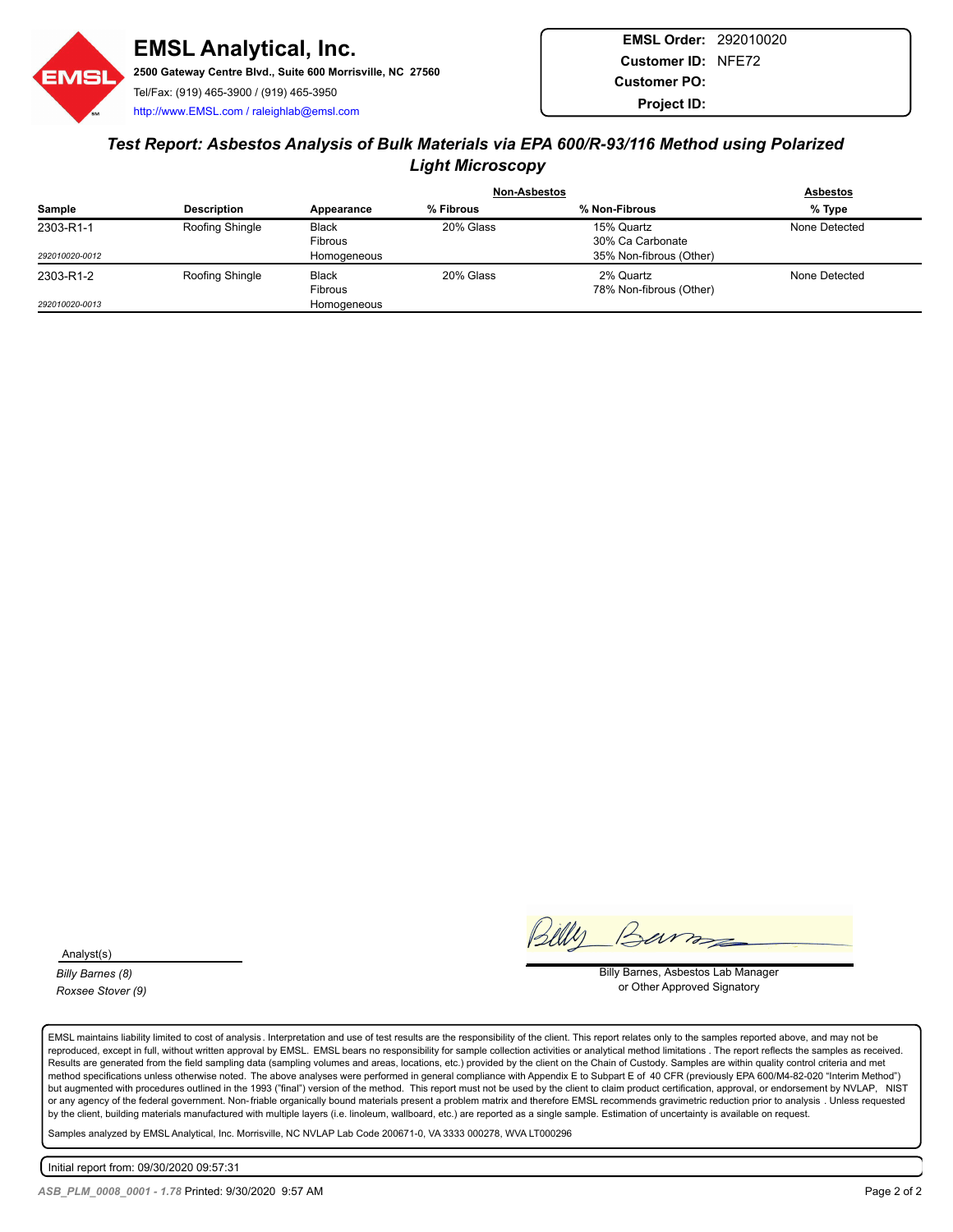### A1 Consulting Group, Inc.

formerly: NFE Technologies, Inc. Planners | Engineers | Designers Landscape | Environmental Scientists **Construction Managers & Special Inspectors** 



LABORATORY:

117 International Drive Morrisville, NC 27560 (919) 469-4800 Email: contact@a1cons.com<br>www.a1consultinggroup.com

Œ

|  | <b>SAMPLE CUSTODY RECORD FORM</b> |  |  |
|--|-----------------------------------|--|--|
|--|-----------------------------------|--|--|

|  | A1 PROJECT NUMBER: $19 - 0.90$ |  |  |
|--|--------------------------------|--|--|
|  |                                |  |  |

9. **SAMPLING DATE:** 

Fem NAME OF PROJECT: 1) er han

COLLECTED BY: Bill Boyd / Phillip Payne

 $EmSL$ 

SAMPLES LOCATION: 2303 Cardinal

**SAMPLE LOT NUMBER:** 

 $72$  hr TURN-AROUND TIME REQUESTED ON RESULTS:

| <b>Sample</b><br><b>Number</b>             | Laboratory<br><b>Number</b>                                                     | <b>Sample Description</b>                                                     | <b>Analysis Requested Comments</b> |
|--------------------------------------------|---------------------------------------------------------------------------------|-------------------------------------------------------------------------------|------------------------------------|
| $2303 -$<br>$DSI - I$                      |                                                                                 | Cerling texture                                                               | $\Delta \rho$                      |
| -2                                         |                                                                                 |                                                                               |                                    |
| -3                                         |                                                                                 | ۱.                                                                            |                                    |
| 2503<br>$P_1 -$                            |                                                                                 | $F_{\text{lower}+1} - 1^{st}$ Floor                                           |                                    |
| $-2$                                       |                                                                                 | ٠,                                                                            |                                    |
| 2305<br>$F2\sim$                           |                                                                                 | Flooring curstairs bath                                                       |                                    |
| ーン                                         |                                                                                 | Ч.                                                                            |                                    |
| 2303<br>他一                                 |                                                                                 | Auberc Ins                                                                    |                                    |
|                                            |                                                                                 |                                                                               |                                    |
| ফ্ৰত্ৰহ<br>$w_{\mathcal{D}}$ $\rightarrow$ |                                                                                 | Shootisex wallboard System                                                    |                                    |
| $-2$                                       |                                                                                 |                                                                               |                                    |
|                                            | <b>SAMPLES RELINQUISHED BY:</b><br>NAME: - Bill Boyd>/ Phillip Payne            |                                                                               | DATE AND TIME: $9/25/20$           |
|                                            | <b>AFFILIATION: A1 Consulting Group</b>                                         |                                                                               | SIGNATURE: $\mathbb{A}$            |
|                                            |                                                                                 | SAMPLES TRANSPORTED / SHIPPED BY: Hand<br>SHIPPING COMPANY: _________________ | DATE AND TIME OF SHIPMENT:         |
|                                            |                                                                                 | SAMPLES RECEIVED BY (LABORATORY PERSON):                                      |                                    |
| NAME: _____                                |                                                                                 |                                                                               | DATE AND TIME: $9/25/20$ $-10$     |
| LAB AFFILIATION:                           |                                                                                 |                                                                               | SIGNATURE: SIGNATURE:              |
|                                            |                                                                                 | (Insert or Stamp here Receipt from the Laboratory)                            |                                    |
| Client:<br>Order:                          | A1 Consulting Group, Inc.<br>292010020<br>Disposition: Discard after 11/24/2020 | Test: PLM<br>Project: 19-090, Durham FEMA, 2303 Cardinal                      | 13<br>#Samples:                    |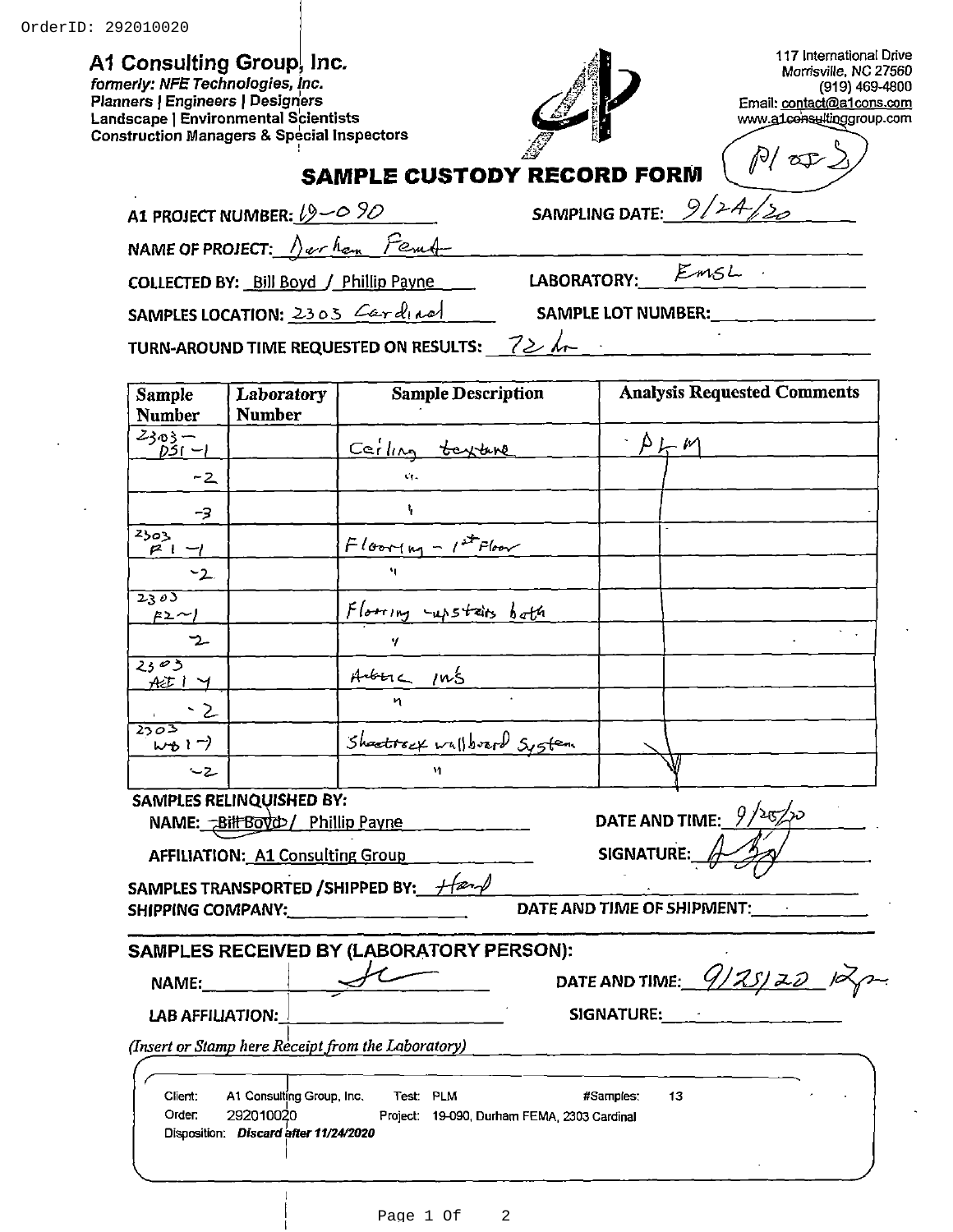## A1 Consulting Group, Inc.

formerly: NFE Technologies, Inc. Planners | Engineers | Designers Landscape | Environmental Scientists **Construction Managers & Special Inspectors** 



117 International Drive Morrisville, NC 27560 (919) 469-4800 Email: contact@a1cons.com www.a1consultinggroup.com

| <b>SAMPLE CUSTODY RECORD FORM</b> |  |  |  |  |
|-----------------------------------|--|--|--|--|
|-----------------------------------|--|--|--|--|

| A1 PROJECT NUMBER: $(9 - 09)$ |  |
|-------------------------------|--|
|-------------------------------|--|

9 **SAMPLING DATE:** 

 $^{\prime}$ z4

**NAME OF PROJECT:**  $E_{m+}$  $\theta$  arrow **COLLECTED BY: Bill Boyd / Phillip Payne** 

LABORATORY:

SAMPLES LOCATION: 2303 Carolina

**SAMPLE LOT NUMBER:** 

 $\mathcal{L}^{\mathcal{L}}$ 

TURN-AROUND TIME REQUESTED ON RESULTS:  $72$ 

| <b>Sample</b><br><b>Number</b> | Laboratory<br><b>Number</b>                                     | <b>Sample Description</b>                          | <b>Analysis Requested Comments</b>    |
|--------------------------------|-----------------------------------------------------------------|----------------------------------------------------|---------------------------------------|
| 2305                           |                                                                 |                                                    |                                       |
| $R_1-1$                        |                                                                 | Roofins shingle                                    | $\frac{\rho_{\mu\mu}}{ }$             |
| ے دے                           |                                                                 | $\mathbf{U}$                                       |                                       |
|                                |                                                                 |                                                    |                                       |
|                                |                                                                 |                                                    |                                       |
|                                |                                                                 |                                                    |                                       |
|                                |                                                                 |                                                    |                                       |
|                                |                                                                 |                                                    |                                       |
|                                |                                                                 |                                                    |                                       |
|                                |                                                                 |                                                    |                                       |
|                                |                                                                 |                                                    |                                       |
|                                |                                                                 |                                                    |                                       |
|                                | SAMPLES RELINQUISHED BY:                                        |                                                    |                                       |
|                                | NAME Bill Boyd / Phillip Payne                                  | and the state of the state.                        | DATE AND TIME: $\frac{2}{4}$          |
|                                | <b>AFFILIATION: A1 Consulting Group</b>                         |                                                    | SIGNATURE: 2                          |
|                                |                                                                 | SAMPLES TRANSPORTED / SHIPPED BY: Hann             |                                       |
|                                |                                                                 |                                                    | DATE AND TIME OF SHIPMENT:___________ |
|                                |                                                                 | SAMPLES RECEIVED BY (LABORATORY PERSON):           |                                       |
|                                | NAME: $\sqrt{1}$                                                |                                                    | DATE AND TIME: $9/75/20$ / $7$        |
| LAB AFFILIATION:               |                                                                 |                                                    | SIGNATURE:                            |
|                                |                                                                 | (Insert or Stamp here Receipt from the Laboratory) |                                       |
|                                |                                                                 |                                                    |                                       |
|                                | A1 Consulting Group, Inc.<br>19-090, Durham FEMA, 2303 Cardinal |                                                    | Order ID: 292010020<br>No Samples: 13 |
|                                | 9/25/2020 12:0                                                  | TAT: 72 Hour                                       | Due: 09/30 12:00 PM                   |
| <b>PLM</b>                     |                                                                 | <b>Bulk</b>                                        | Fax:                                  |
|                                |                                                                 |                                                    |                                       |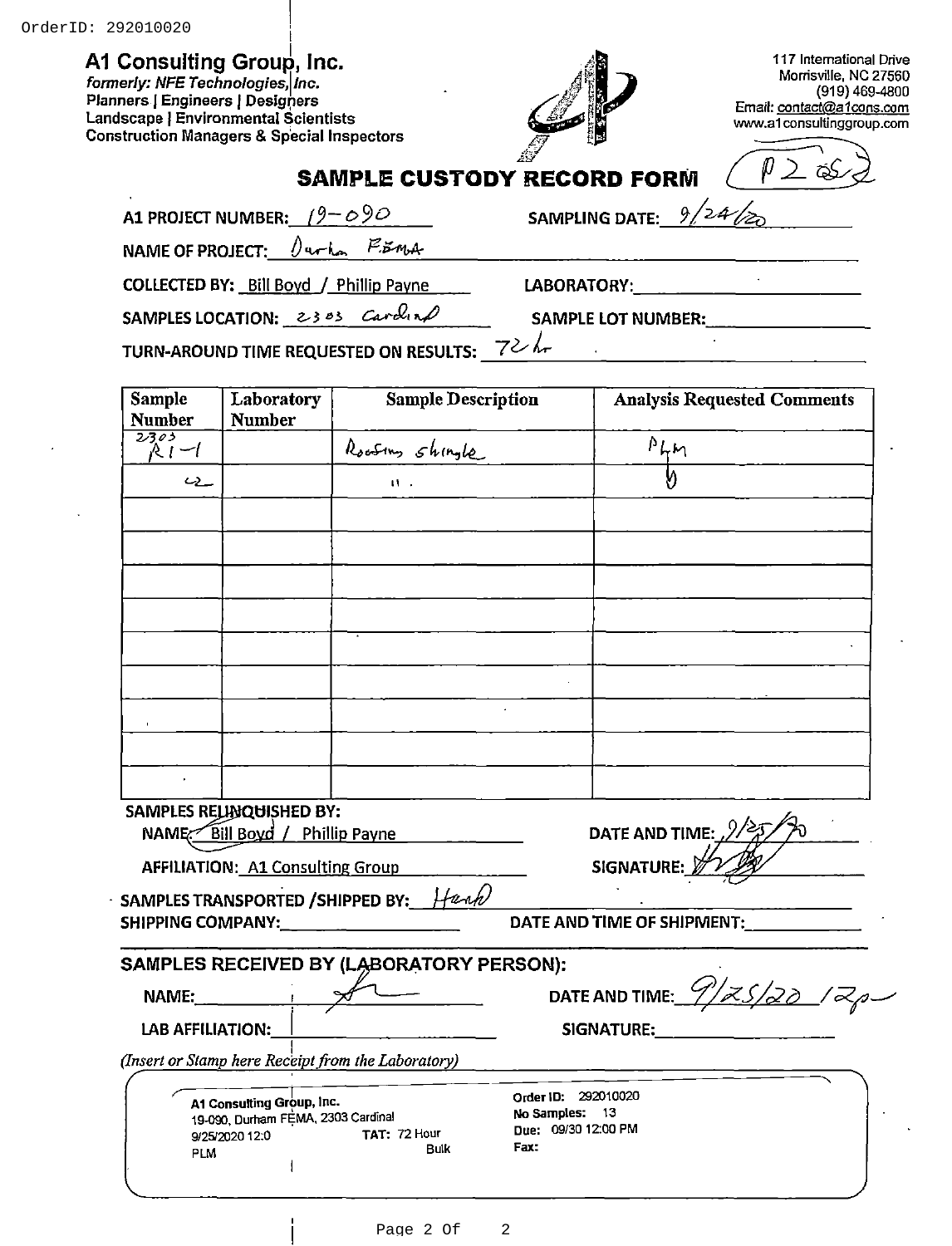

## **Certificate of Accreditation to ISO/IEC 17025:2017**

NVLAP LAB CODE: 200671-0

## **EMSL Analytical, Inc.**

Morrisville, NC

is accredited by the National Voluntary Laboratory Accreditation Program for specific services, listed on the Scope of Accreditation, for:

## **Asbestos Fiber Analysis**

This laboratory is accredited in accordance with the recognized International Standard ISO/IEC 17025:2017. This accreditation demonstrates technical competence for a defined scope and the operation of a laboratory quality management system (refer to joint ISO-ILAC-IAF Communique dated January 2009).

2020-04-01 through 2021-03-31

**Effective Dates** 



For the National Voluntary Laboratory Accreditation Program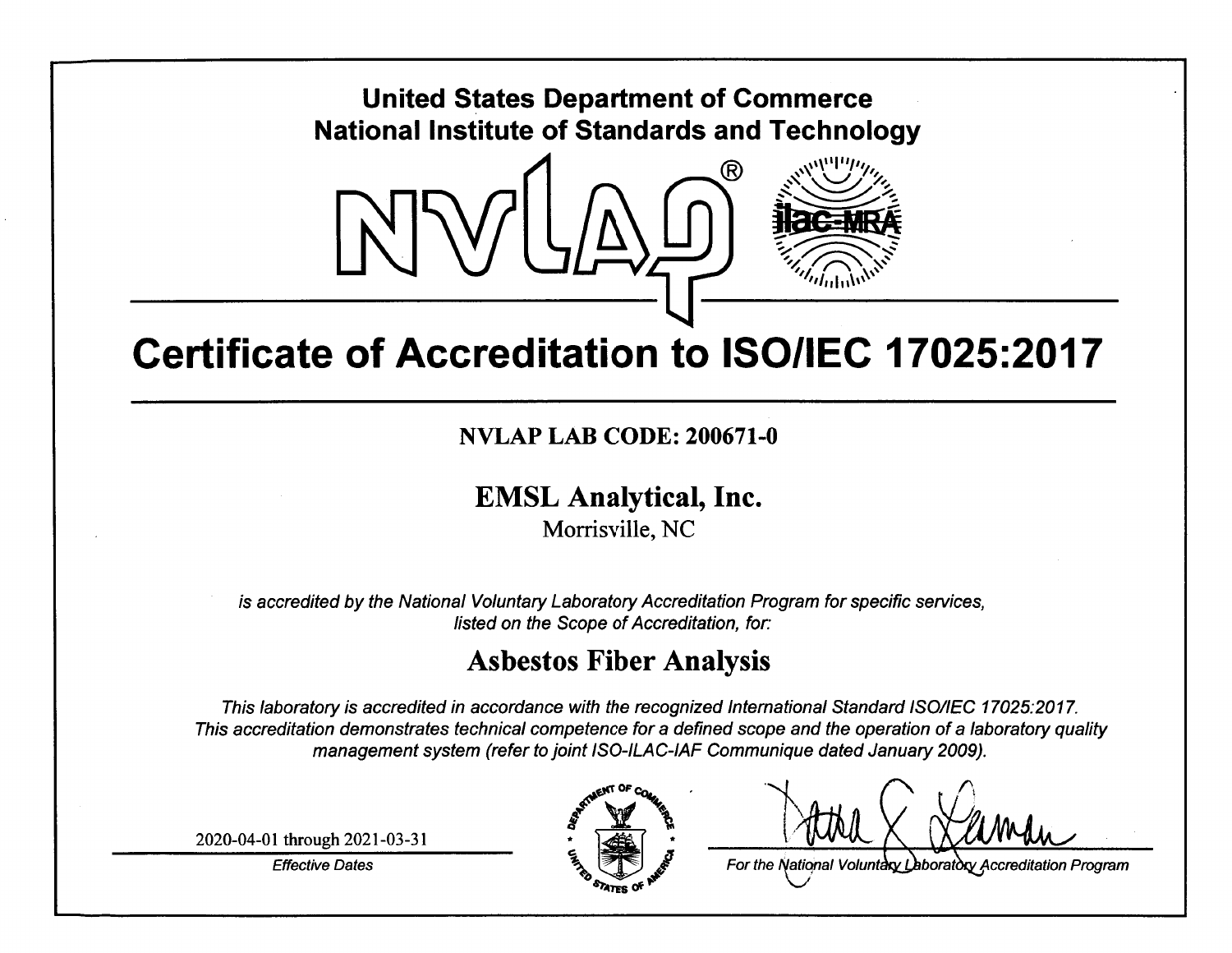

## **SCOPE OF ACCREDITATION TO ISO/IEC 17025:2017**

## **EMSL Analytical, Inc.**

2500 Gateway Centre, Ste. 600 Morrisville, NC 27560 Mr. Billy Barnes Phone: 919-465-3900 Email: bbarnes@emsl.com http://www.emsl.com

## **ASBESTOS FIBER ANALYSIS**

## **NVLAP LAB CODE 200671-0**

### **Bulk Asbestos Analysis**

| Code   | <b>Description</b>                                                                                                               |
|--------|----------------------------------------------------------------------------------------------------------------------------------|
| 18/A01 | EPA -- 40 CFR Appendix E to Subpart E of Part 763, Interim Method of the Determination of<br>Asbestos in Bulk Insulation Samples |
| 18/A03 | EPA 600/R-93/116: Method for the Determination of Asbestos in Bulk Building Materials                                            |

### **Airborne Asbestos Analysis**

### **Description Code**

18/A02

U.S. EPA's "Interim Transmission Electron Microscopy Analytical Methods-Mandatory and Nonmandatory-and Mandatory Section to Determine Completion of Response Actions" as found in 40 CFR, Part 763, Subpart E, Appendix A.

For the National Voluntary Laboratory Accreditation Program